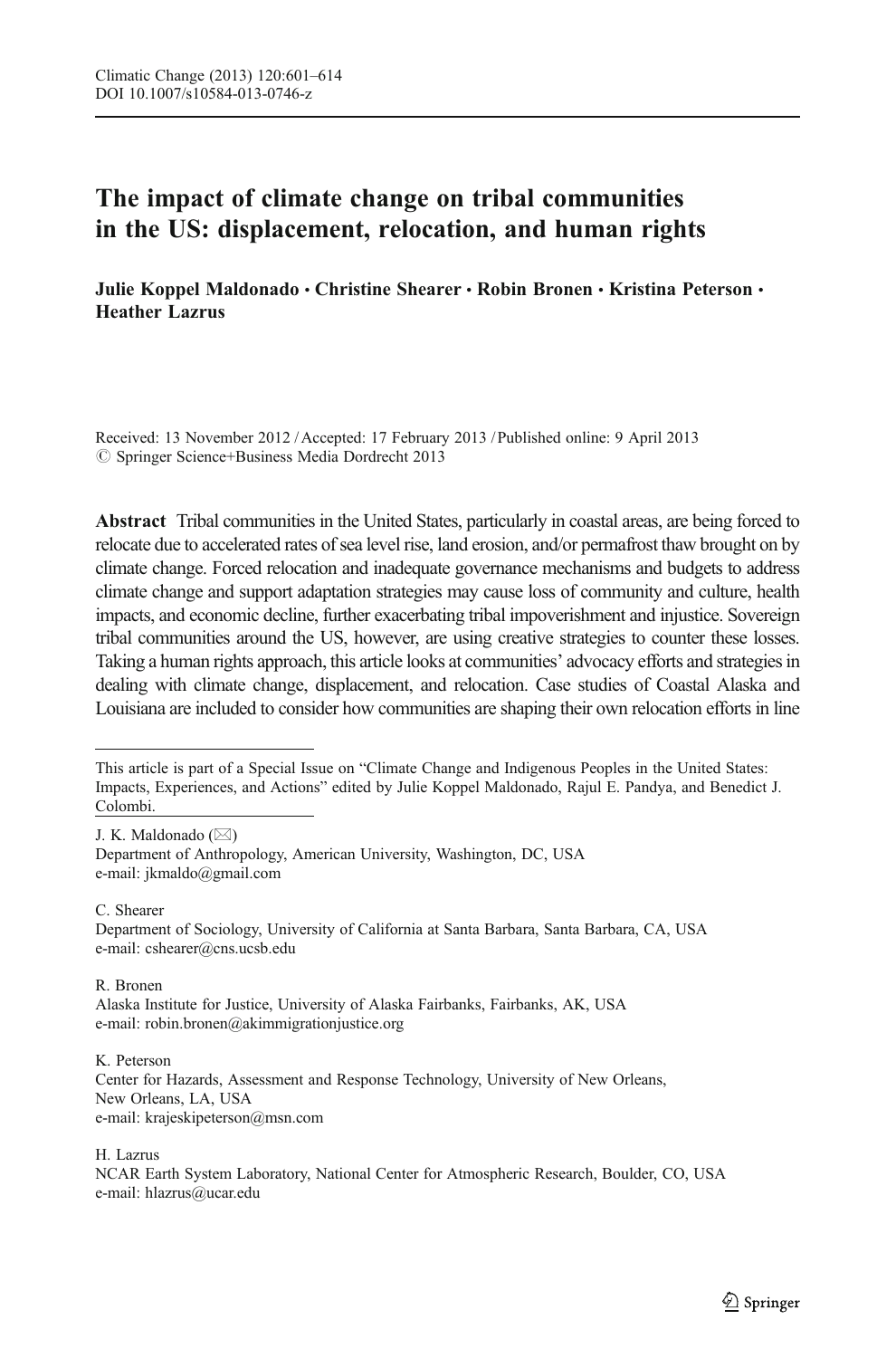with their cultural practices and values. The article concludes with recommendations on steps for moving forward toward community-led and government-supported resettlement programs.

We are historically fishermen and trappers. We have maintained this life well for hundreds of years, probably longer. Now our waters are contaminated by the industries that increase Global Warming and the layer of pollution in the atmosphere, which brings with it an increase in storms that has led to salt water intrusion of our lands. This is also destroying the vegetation that has been plentiful and abundant for generations, destroying the opportunity for us to be a self-supporting people and to share our bounty with the rest of the planet. —Member of Isle de Jean Charles Band of Biloxi-Chitimacha-Choctaw Indians (Louisiana Workshop [2012](#page-12-0))

## 1 Introduction

Climate change impacts, such as sea level rise, are predicted to displace millions of people around the world, as places become either temporarily or permanently uninhabitable. In particular, people living in coastal and low-lying areas increasingly face the reality of displacement (IPCC [2007](#page-12-0); UNDP [2007/](#page-13-0)2008). In confronting this reality, indigenous peoples have many successful and creative adaptation and mitigation strategies to share (e.g., Cochran et al. [2013](#page-11-0); Hardison and Williams submitted this issue; Nakashima et al. [2012;](#page-12-0) Wildcat [2009\)](#page-13-0). This article highlights some of these strategies in the case studies below, while also discussing how policy changes, past US government efforts with relocation, and international human rights law could assist tribal relocations due to climate-induced changes.

Entire tribal communities in Alaska, Louisiana, and the Pacific Islands, among others, are being forced to relocate due to accelerated sea level rise, erosion, extreme weather events, and/or permafrost thaw, as well as a lack of resources to cope with these impacts in-situ (Callaway et al. [1999;](#page-11-0) McLean et al. [2009;](#page-12-0) Louisiana Workshop [2012](#page-12-0)). In the United States, as well as globally, communities facing the likelihood of relocation are also often those that have experienced systemic impoverishment and injustice, such as coastal tribes of Alaska and Louisiana. This holds significant human rights implications, as tribal communities are among those that are least responsible for causing climate change, are often subject to harm by powerful forces such as oil companies that are responsible for proliferating climate change, and their lands, resources, and culture stand in direct threat or being lost or severely diminished due to climate change impacts (Oliver-Smith [2011:](#page-13-0)162; UN [2007\)](#page-13-0). Climate-induced displacement does not only sever the physical ties and rights indigenous peoples have to their land and resources, but also the spiritual relationship they have with their traditionally-occupied places (UN [2007](#page-13-0)). Climate change and its impacts reflect Farmer's discussion of human rights violations as "symptoms of deeper pathologies of power" [\(2003:](#page-12-0)7).

Today's capitalist-based social and economic processes have severe consequences for communities' adaptive capacities, shaping their social vulnerability, which is defined as "a combination of factors that determine the degree to which someone's life and livelihood is put at risk by a discrete and identifiable event in nature or in society" (Blaikie et al. [1994:](#page-11-0)9; also Oliver-Smith [2004:](#page-13-0)24). Understanding vulnerability as a long-term process means understanding the conditions, such as poverty, political disempowerment, and economic oppression that create barriers to adapting to environmental changes (Hilhorst and Bankoff [2004;](#page-12-0) Wisner [2004](#page-13-0)). As Piguet et al. point out, climate change does not take place in a vacuum, but is embroiled within issues of inequality and human rights ([2011](#page-13-0):25).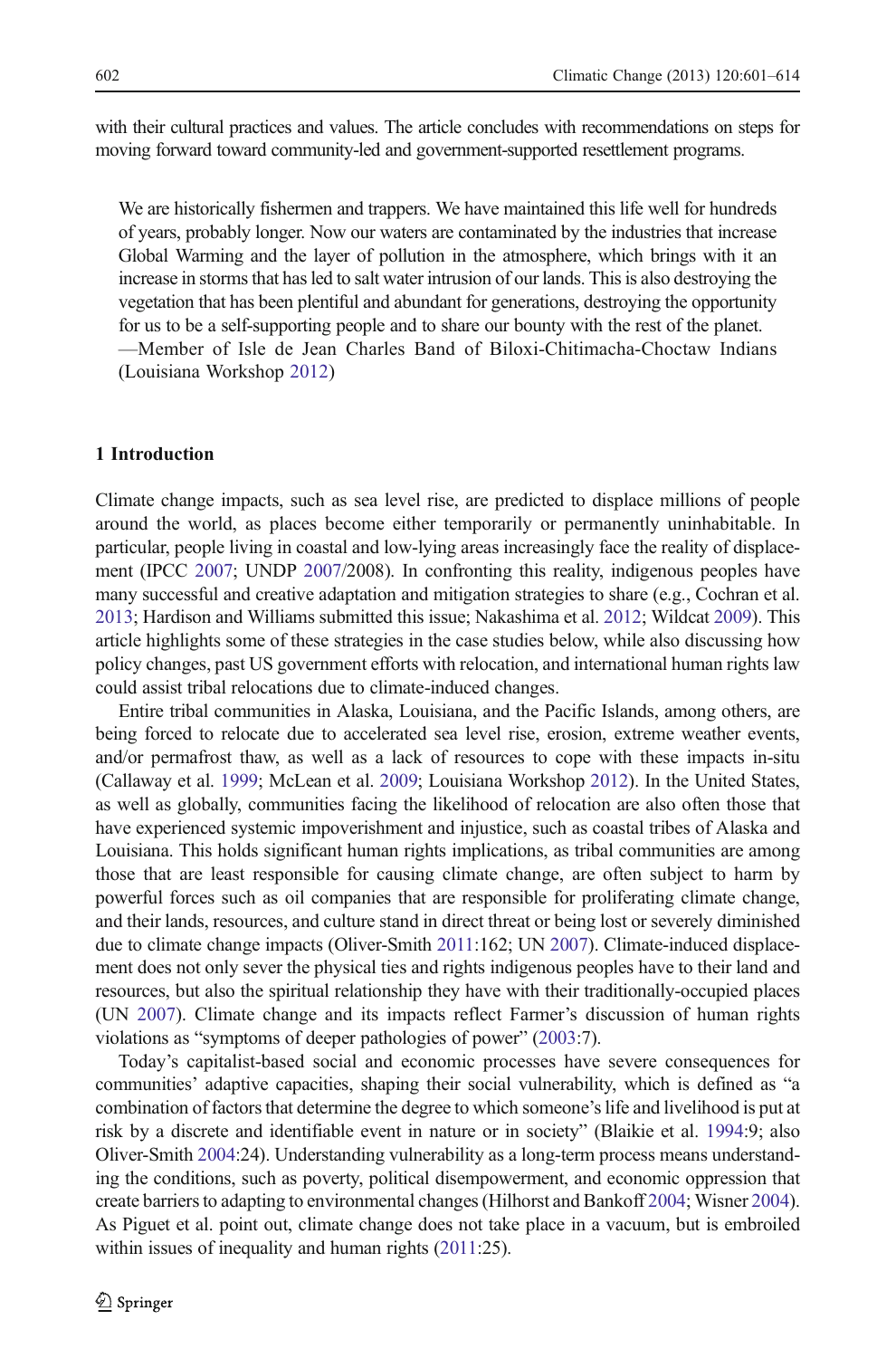For indigenous communities, climate-induced relocation cannot be separated from the sensitive history of government-mandated tribal relocations that occurred throughout the United States from the late 1700s well into the 20th century. The 1830 Indian Removal Act forcibly relocated Native peoples living east of the Mississippi River to a designated place to the west. Along the "Trail of Tears", tens of thousands of Natives lost their lives (Bartrop [2007:](#page-11-0)185). Indian Removal went beyond physical loss of life; the US policies of dispossession, removal, and reservation boundaries led to loss of cultural identity (Bartrop [2007](#page-11-0):184). For example, the lands the Choctaw were moved to in the West became known as "the Land of Death" (Akers [1999](#page-11-0):73).

Forced relocations have continued into recent times. For example, in Alaska, Aleut communities were compulsorily moved during World War II (Hesse [2005\)](#page-12-0). These relocations, as well as the consolidation and settlement of Alaska Native tribes during the 20th century because of the government mandate to attend school (Shearer [2011\)](#page-13-0), has limited the ability of tribes to draw upon their traditional knowledge in adapting to a rapidly changing environment.

In the contiguous 48 states, tribes experience increased vulnerability to changing weather patterns and climate impacts due to loss of traditional subsistence practices resulting from the history of reservations and western land expansion. As opposed to how Natives once moved from place to place as needed for food and safety, those on reservations have limited options because of restrictive reservation boundaries (Lynn et al. [2013](#page-12-0)), similar to the populations of low-lying island countries that are constrained by geographic and political boundaries (Lazrus [2012](#page-12-0)). Federal laws obstruct expanding or transferring tribal jurisdiction and few tribes have the economic means to buy new land. Therefore, tribes' traditional cultures are directly threatened by current and future climate change impacts (Houser et al. [2001](#page-12-0):357). For coastal communities, there is now the added complication that many coastlines are destabilizing from erosion, sea level rise, and/or permafrost thaw, further limiting their relocation options and complicating their dependence on living near water to meet subsistence needs.

Forced relocation is compounded by the current lack of governance mechanisms or budgets to support the communities, which intensifies community impoverishment, negative economic and health impacts, and loss of place, social networks, and culture (Bronen [2011](#page-11-0):360). Kivalina and Newtok in Alaska and Isle de Jean Charles in Louisiana are three of the communities facing similar issues and leading their own relocation efforts, and in doing so are trying to forge needed policies for relocation.

### 2 Case studies

Kivalina and Newtok, Alaska, and Isle de Jean Charles, Louisiana, are examples of tribal communities in the US that share a common fight to save their culture, ancestral land, and communities in the face of both the causes and effects of climate change. All face permanent displacement from climate-related stressors, and although their situations differ, they face many of the same challenges in achieving their safe relocation.

### 2.1 Kivalina

The Native Village of Kivalina lies approximately eighty miles north of the Arctic Circle, on the tip of a thin, six-mile long barrier reef island of 27 acres (11 ha). Its population of about 400 is primarily Inupiat, tracing their ancestry in and to the area for thousands of years. Their experience offers an example of a tribal community attempting to pro-actively adapt to climate change while being constrained by existing policies—policies that, by their design, have largely channeled assistance and funding toward remaining on the existing settlement rather than relocating.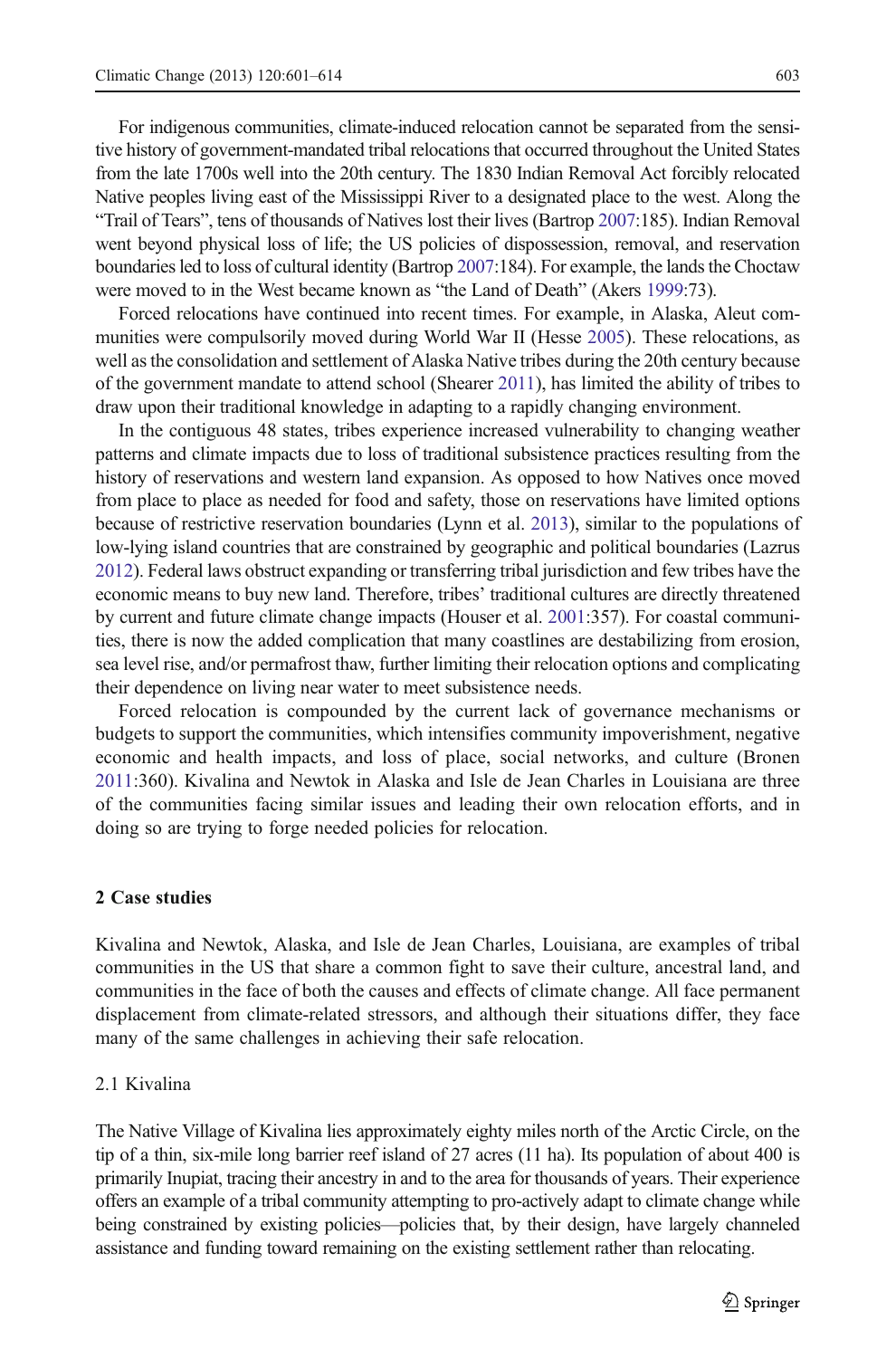Kivalina was originally used as a seasonal hunting ground but, in 1905, tribal parents were ordered by the US Bureau of Indian Affairs to enroll their kids in school or face imprisonment, thus beginning the stationary settlement on the island (Shearer [2011](#page-13-0)). This settlement depended on the formation of sea ice in early fall, hardening the island and buffering it against storms. With warming Arctic temperatures, the ice now forms as late as November or even December, leaving the shoreline exposed and vulnerable to erosion (GAO [2003\)](#page-12-0).

Kivalina residents first noted coastal erosion in the 1950s and formally voted to begin a relocation process in 1992 (Mitchell [2007](#page-12-0)). This was later supported by a 2003 Government Accountability Office report stating that most of Alaska's more than 200 Native villages were affected to some degree by flooding and erosion, in part due to rising temperatures, with 31 facing imminent threats and four requiring relocation, including Kivalina (GAO [2003](#page-12-0)). A 2006 Army Corps assessment estimated that the village of Kivalina, as well as Newtok and Shishmaref, would be lost to erosion in 10 to 15 years, with an estimated relocation cost of US\$80 million to US\$200 million for each village (USACE [2006](#page-13-0)).



Rock revetment project under construction, Kivalina 2008. Source: Christine Shearer

As Kivalina residents tried to relocate, however, they found that there was no designated government body to assist communities with the process, and that many disaster programs and funds are available only after a disaster occurs, limiting the ability of both the relevant US government agencies and Kivalina residents to begin relocation (Shearer [2012a](#page-13-0)).

Kivalina's at-risk coastal situation became dangerous in 2004 and 2005 when big storms hit the tiny island, eroding the coastline and putting several homes in danger (Shearer [2011](#page-13-0)).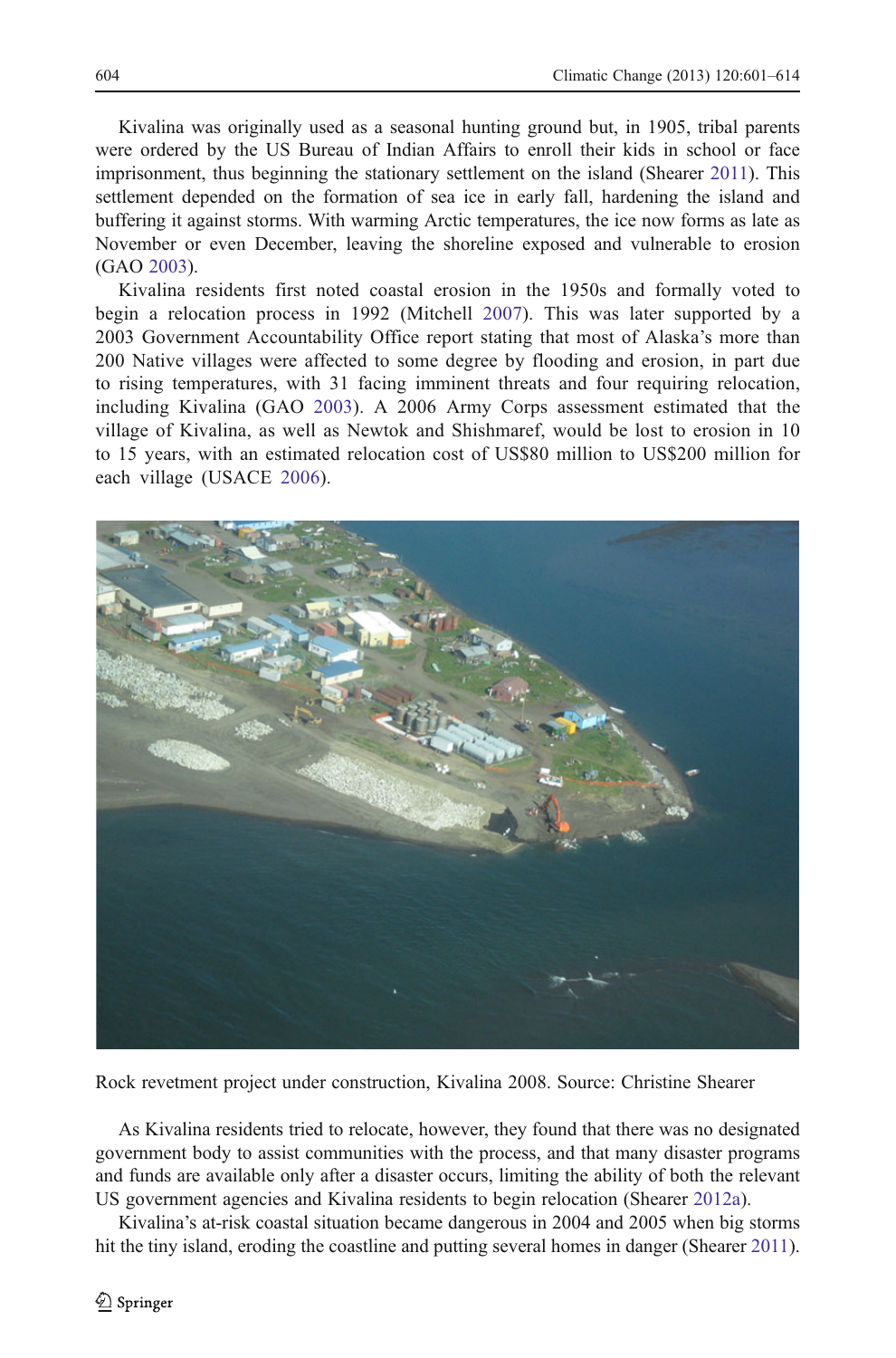Government reports later estimated the village had experienced between 70 to 80 ft of erosion from the storms, in some areas exposing the permafrost (USACE [2007](#page-13-0)).

Kivalina was declared a disaster area and the Federal Emergency Management Agency (FEMA) provided sandbags to help prevent further erosion. In 2005, Congress passed Section 117 in the 2005 Consolidated Appropriations Act, which allowed the Army Corps to carry out storm damage protection projects for Alaska Native Villages at full federal expense (GAO [2009](#page-12-0)). A sea barrier was constructed for Kivalina by a private Department of Homeland Security contractor; the barrier failed the day before its inauguration, leaving the village temporarily unprotected (Shearer [2011](#page-13-0)).

After an evacuation from another storm in 2007, the Army Corps approved construction of a large rock revetment project for Kivalina. Despite the revetment, community relocation remains necessary. Yet no agency has complete responsibility for relocation, and there are few policies and protocols in existence to legally move the process forward. Instead, there are multiple agencies with different authorities, norms, and responsibilities, which Kivalina residents must try to bring together through their own efforts (Shearer [2012a](#page-13-0)). In addition, there have been disagreements over the new relocation site and tribal knowledge between Kivalina residents and government agencies and contractors, which has further slowed the relocation (Shearer [2011](#page-13-0)).

## 2.2 Isle de Jean Charles

The Isle de Jean Charles Band of Biloxi-Chitimacha-Choctaw Indians was historically a fishing, trapping, and hunting community in Terrebonne Parish, Louisiana. Forcibly displaced from their original lands by European settlers, the Isle served as a refuge for Natives to escape to the end of the bayous in dense forested swamps to avoid being forcibly relocated or killed. Today, the communities' culture and water-based settlements and livelihoods are threatened by both the causes and consequences of climate change.



Flooding on Isle de Jean Charles, Hurricane Isaac 2012. People raise their homes to adapt to land loss and rising waters. Source: Julie Maldonado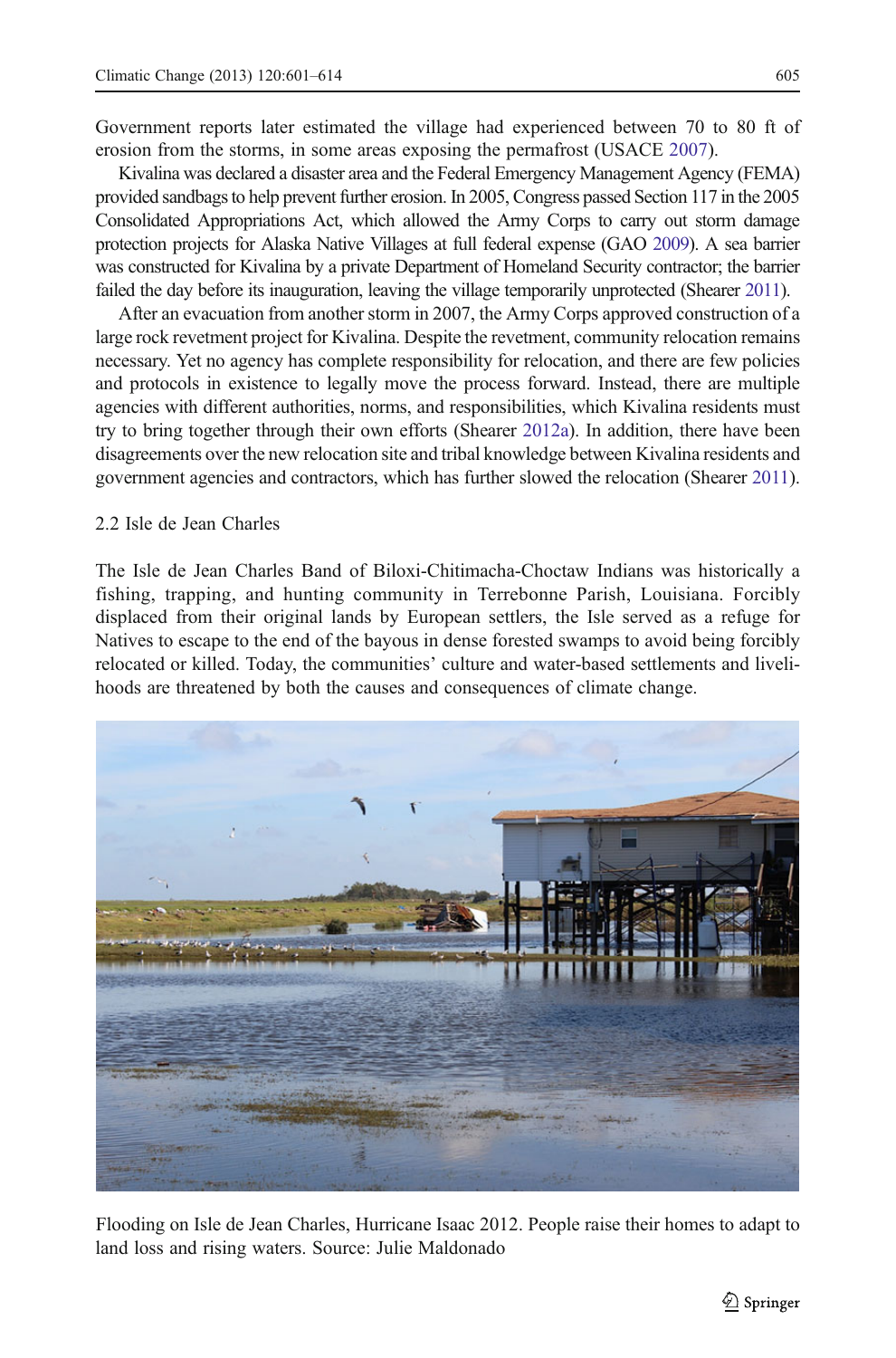In the 1950s, the Isle was about 5 miles by 12 miles; today it is approximately 1/4 mile by 2 miles, due to intense coastal erosion and saltwater intrusion. The diminution was initially influenced by oil and gas companies such as Texaco dredging canals and cutting thousands of miles of pipelines along Louisiana's coast. In addition, the construction of dikes and levees, damming of the Mississippi River, other flood control measures, and large-scale agricultural development prevent sediment and silt from reaching the delta, leading to subsidence (Button and Peterson [2009;](#page-11-0) Freudenberg et al. [2009;](#page-12-0) Laska et al. [2005\)](#page-12-0).

Climate-induced sea level rise now threatens the community. Coastal Louisiana has experienced one of the highest rates of relative sea level rise in the world, with an over 8 in. rise in the last 50 years (Karl et al. [2009](#page-12-0)). Relative sea level rise could be the tipping point beyond which restoration is impossible.

With severe loss of wetlands and barrier islands to the south, the Isle no longer has natural protection against hurricanes and storms; it is now the storm buffer for communities to the north. Since 2005, the Isle has survived six major storms. While the Isle rarely experienced flooding from hurricanes before, the Isle now floods during high tide. Many of the Isle's trees, traditional and medicinal plants, gardens, and trapping grounds are gone (Louisiana Workshop [2012](#page-12-0)). There were 78 homes in 2002, but only about 25 remain by 2012. The community also continues to experience health and livelihood impacts from decades-long industrial contamination and encroaching toxic industries, chemicals from dispersants, oil spills, including the 2010 BP oil disaster, and post-storm debris contaminating the air, soil, and water.

Additionally, the community continues their efforts to receive tribal federal recognition, which they have thus far been denied based on historical injustices, such as being pushed to the end of the bayous by European settlers and forcing them into isolation, which makes it difficult to prove a sustained political authority and descent from an historical tribe (Miller [2004\)](#page-12-0). This struggle is significant to their vulnerability because federal recognition would give them specific benefits and protections, such as "the necessary bargaining power when confronting the Corps of Engineers in their struggle for inclusion [in the Morganza-to-Gulf project]" (Katz [2003:](#page-12-0)3–4).

State reports have concluded that, if nothing is done, the Isle will be gone before 2050 (Coastal Protection and Restoration Authority of Louisiana [2012\)](#page-11-0). Despite this, the community is omitted from coastal restoration efforts, including the Army Corps' Morganza-to-the-Gulf-of-Mexico Hurricane Protection Project and is given minimal attention in Louisiana's 50-year Master Plan for Coastal Restoration because the authorities claim that extending protection to the community does not meet required cost-benefit analyses (Coastal Protection and Restoration Authority of Louisiana [2012\)](#page-11-0). The political decisions that determine who gains and loses from such costbenefit analyses, legitimized by government and project authorities, need to be critically considered to understand the underlying implications of who is being sacrificed for the greater common good (Roy [1999\)](#page-13-0). Attempting to explain the harm caused to individuals and communities by claiming the greater benefit to all, cost-benefit analysis is entirely insufficient because it does not include the distribution of costs and benefits and completely ignores important social and cultural factors, instead only considering economic impacts (Cernea [2000:](#page-11-0)3671; Mayo [2010](#page-12-0)).

As a result of these various stressors, the Traditional Chief and others are working to relocate together those who have scattered and those who would like a communal safe haven, while still working to save their ancestral land. As he explained, "[p]eople want to come back to the community. We have to come together to make sure the land belongs to us while we move to a safe location" (Louisiana Workshop [2012](#page-12-0)). Community leaders pushed for relocation in 2002 through the Army Corps of Engineers, and again in 2009, but ran into regulatory challenges of relocating an entire community without internal and little external funding. They are looking not just for community and cultural restoration but also for traditional livelihood development to once again be a self-sustaining community.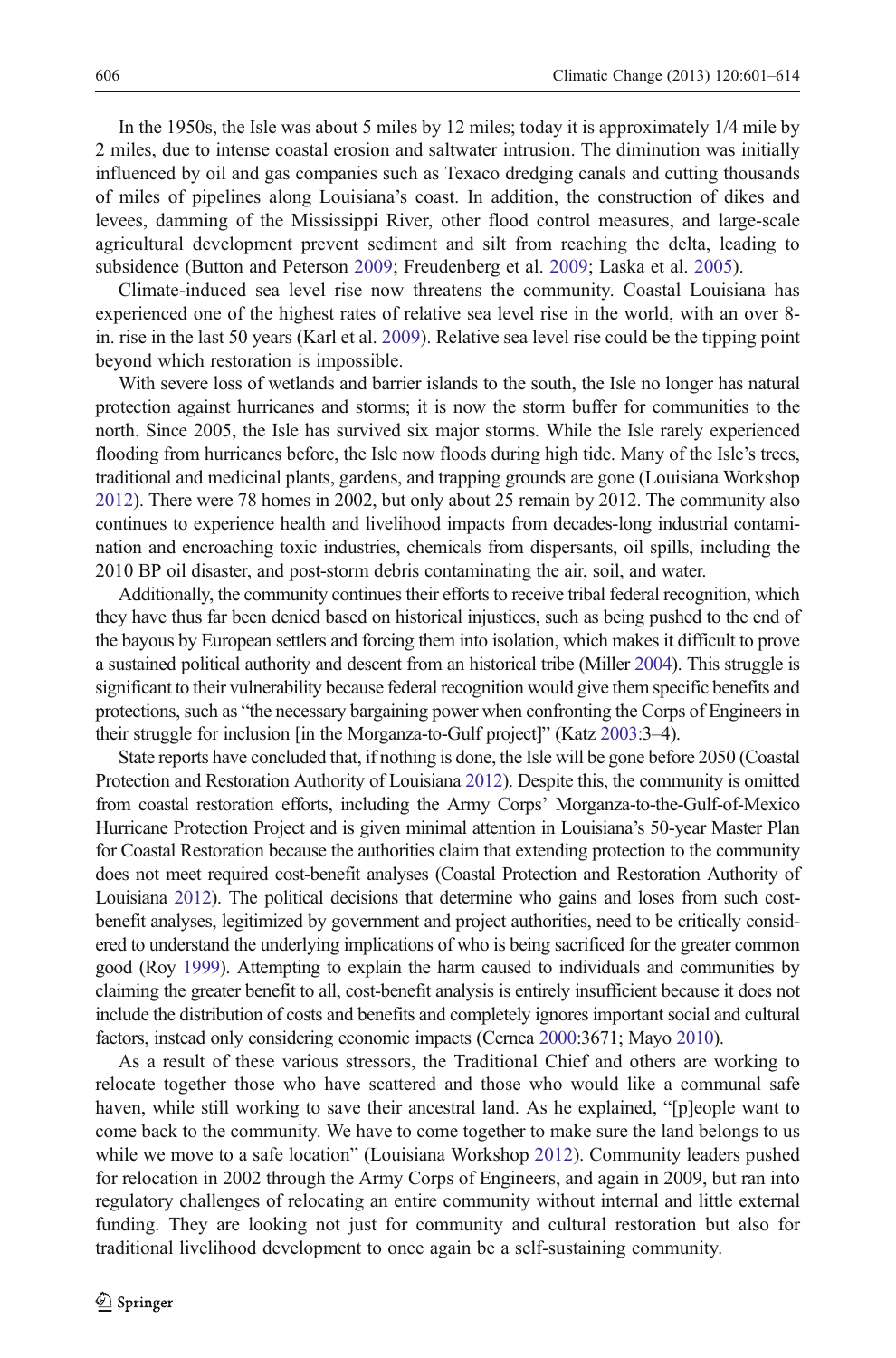Without government support, the Isle community, as others have, is taking the initiative to determine their future and lead their relocation. In 2010, following the BP disaster, representatives of Newtok, Isle de Jean Charles, and other Louisiana and Alaska at-risk coastal communities came together through the work of an academic center and a religious congregation to develop people-to-people learning exchanges, as well as advocacy through local and national social and political structures and systems. Through these partnerships, they have traveled to each others' lands and communities to learn what each is experiencing and take the knowledge back as advocates on the others' behalf. The communities continue the knowledge exchanges and co-learning based on local, citizen science and traditional ecological knowledge.

## 2.3 Newtok

Newtok is a Yup'ik Eskimo village located along the Ninglick River near the Bering Sea in western Alaska (Cox [2007](#page-11-0)). Approximately 400 people reside in 60 homes in the village. No roads leads to or from the village, which is surrounded by one of the largest river deltas in the world. Wave action and thermal degradation of the permafrost-rich riverbank are causing accelerated rates of erosion (Cox [2007](#page-11-0)).

Six extreme weather events between 1989 and 2006 exacerbated the rate of erosion. FEMA declared a disaster in five of these events (ASCG [2008\)](#page-11-0). These storms repeatedly "flooded the village water supply, caused raw sewage to be spread throughout the community, displaced residents from homes, destroyed subsistence food storage, and shut down essential utilities" (USACE [2008a](#page-13-0)). Public infrastructure that has been significantly damaged or destroyed due to the combination of extreme weather events and on-going erosion (USACE [2008b](#page-13-0)), and the 2005 storm also destroyed the Ninglick River barge landing, making it difficult to deliver essential supplies such as fuel.



Newtok permafrost thaw along Ninglick River. Source: Robin Bronen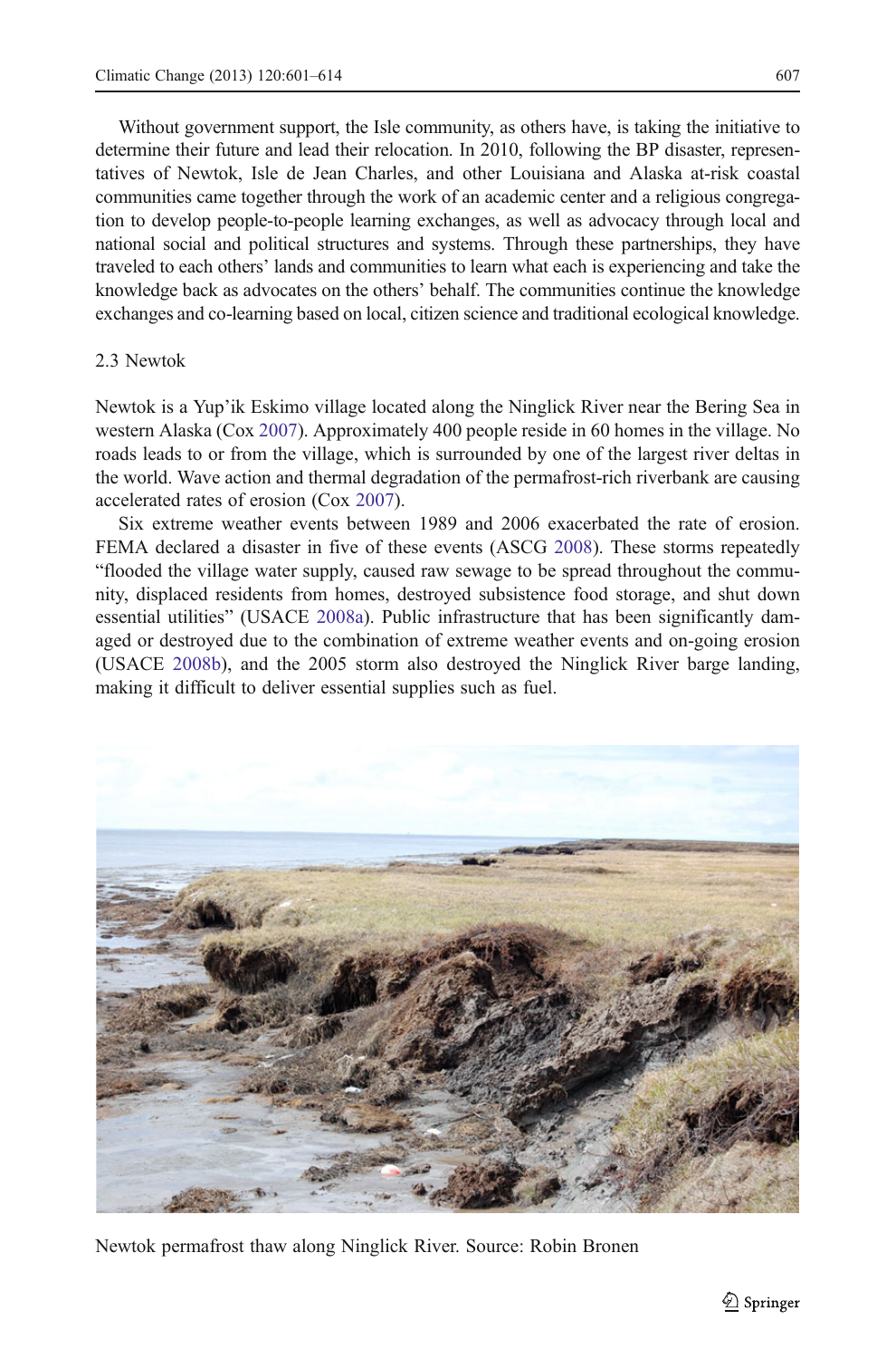A new dump site located across the Newtok River from the village, built as a short-term emergency response in 1996, is still in use in 2012 (ASCG [2008](#page-11-0)). Garbage gathers on the village side of the Newtok River and can only be transported by boat across the river at high tide (ASCG [2008\)](#page-11-0). The lack of a sanitary village landfill and sewage treatment facility is creating a public health crisis for the community. Between 1994 and 2004, 29 % of Newtok infants were hospitalized with Lower Respiratory Tract Infections because of high levels of community contamination and the lack of potable water for drinking and hygiene/sanitation practices (ASCG [2008\)](#page-11-0). Salt water intrusion affects the potable water (Cox [2007](#page-11-0)).

The State of Alaska spent about \$1.5 million to control the erosion between 1983 and 1989 (USACE [2008b](#page-13-0)). Despite these efforts, severe damage to the community is expected by 2016 (USACE [2006\)](#page-13-0). Erosion of the Ninglick River is projected to reach the school, the largest structure in the community, by about 2017 (USACE [2008a](#page-13-0)).

Newtok inhabitants voted three times, most recently in August 2003, to relocate to Nelson Island, nine miles from Newtok (Cox [2007\)](#page-11-0). Newtok obtained title to their preferred relocation site, which they named Mertarvik, through a land-exchange agreement negotiated with the US Fish and Wildlife Service (Cox [2007\)](#page-11-0). In 2006, the Newtok Planning Group, an ad hoc intergovernmental and multidisciplinary working group dedicated to Newtok's relocation and lead by the Newtok Traditional Council, began a strategic relocation planning process. Through their efforts, pioneer infrastructure including a barge landing, six homes and the foundation for an emergency evacuation center have been built. No electric, sewage or water system currently exists at the new site. Due to enormous local, state, and federal legislative and institutional barriers, the relocation is occurring very slowly, but it is moving forward (Bronen [2011](#page-11-0)).

#### 3 Legal aspects and policy implications

The case studies raise policy and legal implications in the US and internationally, for both the agencies involved in disaster management and the affected communities. No US federal government agency is mandated to manage communities' adaptation efforts in general or relocation efforts specifically, and there are few funds to pro-actively move an entire community. Such an agency could be designated and funded, arguably as part of a stronger emphasis of US disaster policy on risk mitigation, which could serve as a bridge toward climate change adaptation and relocation policies (Shearer [2012b\)](#page-13-0). Indeed, US disaster management and coastal armament was largely structured around a more stable climate that can no longer be assumed.

Many of the problems that Kivalina, Isle de Jean Charles, and Newtok face in relocating are rooted in the lack of a lead federal, state, or local government agency. In the absence of a lead entity, agencies often individually prioritize assistance to villages on the basis of their own agency's protocols and criteria, without an overarching or centralized structure. If there are problems with just one agency, the entire relocation process can be put on hold. A designated federal agency and relocation policy would help coordinate these now dispersed efforts (GAO [2009\)](#page-12-0).

Additionally, federal programs to help threatened communities prepare for disasters are limited and unavailable to many tribal communities. While FEMA administers flood insurance, disaster recovery programs, and grants for disaster mitigation and preparedness, Alaska and American Indian villages often fail to qualify because of their small populations and remote locations, making government-required technical data sparse and cost-benefit analyses prohibitively expensive (GAO [2009](#page-12-0)). Further, most funding for disasters are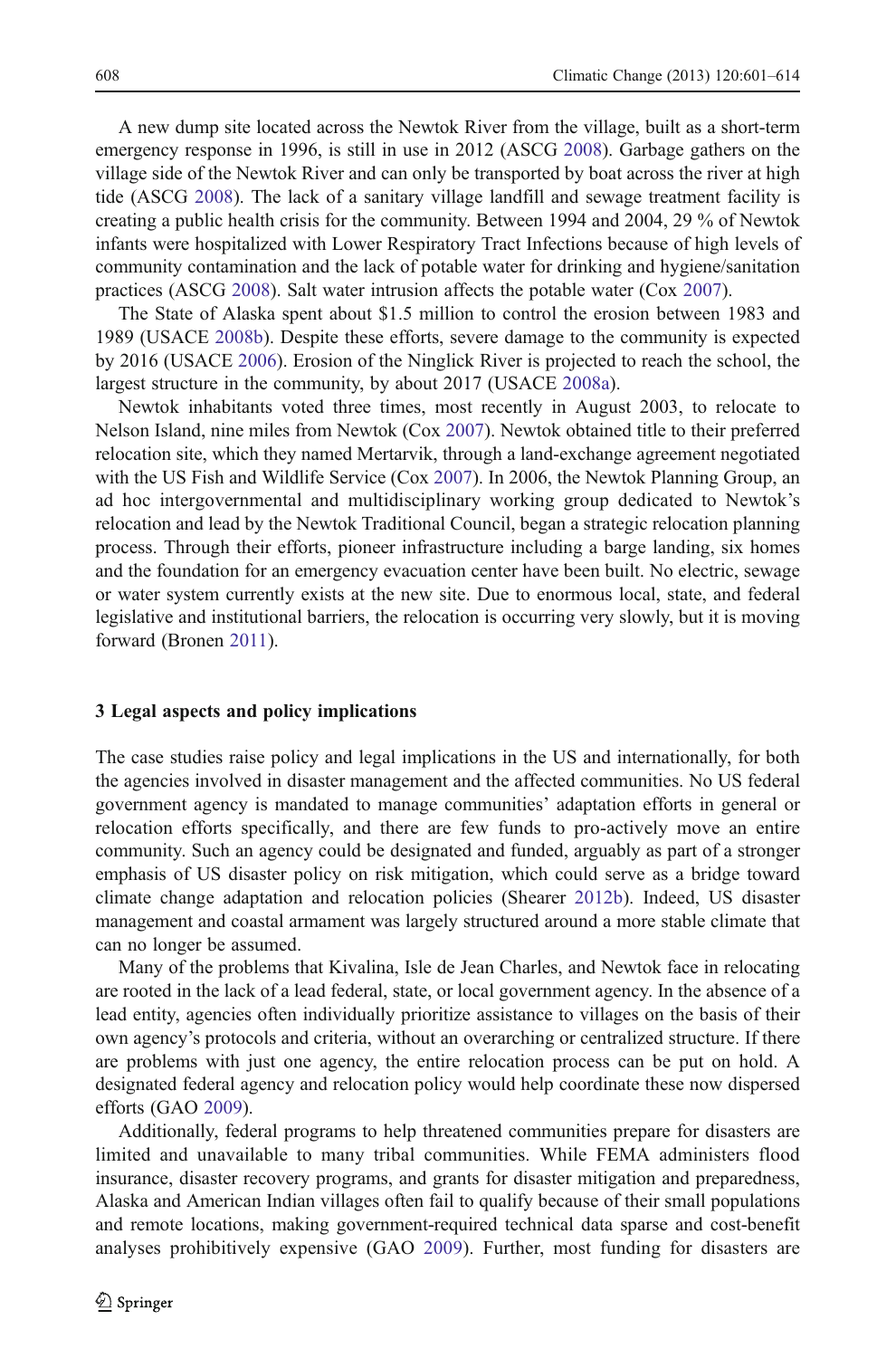triggered after disaster occurs (GAO [2009](#page-12-0)). Disasters are specifically defined by statute and do not include slow, ongoing climate-induced environmental changes, such as increasing sea level rise, steady erosion, and permafrost thaw (Bronen [2011\)](#page-11-0). In order to respond to these changes, the Stafford Act—the primary disaster relief and response legislation in the United States—needs to be amended so that FEMA can deal with the problems facing affected communities (Bronen [2011](#page-11-0)).

Most importantly, communities should be empowered to make decisions regarding the most appropriate adaptation strategy to these climate-induced environmental changes (Hugo [2011](#page-12-0)), particularly given the long history of indigenous experiences with forced relocation (Marino [2012\)](#page-12-0). Whyte ([2013\)](#page-13-0) points to the need for institution building to allow for the creation of respectful relationships between tribal communities and government authorities in justly taking actions that include the communities' voice and input.

While agencies and communities are facing new challenges with climate change, community-driven and government-assisted relocation in the US is not without precedent. We now consider the precedent set with the Resettlement Administration in the US, experienced in a time of economic depression, and the lessons learned from developmentforced displacement and resettlement worldwide.

#### 4 Lessons learned from past relocations

Following the great Dust Bowl, the epic flood of 1927, and the Great Depression, cities and states made laws against those who migrated to other regions for subsistence (Gast [1934](#page-12-0)). When squalor conditions in cities became a health and human rights issue (Meck and Retzlaff [2009\)](#page-12-0), In response, President Roosevelt instituted policies regarding relocation and subsistence farms, resulting in a complex network of 100 federally funded multidimensional relocation projects across the US (Conklin [1991](#page-11-0); Harrison [1952](#page-12-0); Holley [1975;](#page-12-0) Melville [1985](#page-12-0); Melvin [1936](#page-12-0)), bolstered by federal resources, such as land, staff, tools, and education (Roosevelt [1934](#page-13-0)).

With the Resettlement Administration, multiple government agencies dedicated resources toward successful community relocations, which could help inform the framework needed for climate-induced relocations today. Although the program was not directed to tribal governments, it was directed to populations that were indigent and marginalized, needing to be resettled due to a complexity of circumstances shaping their vulnerability, as is the case with communities in the US facing climate change and displacement today. The resettlements were most successful when community input and participation was integrated and supported, rather than relying upon a top-down bureaucratic structure, as is often the case with resettlement schemes around the world (Hugo [2011](#page-12-0)). While the people who relocated together did not shape the initial development of the new community, they did have their own council and could make decisions on the community's future direction. For those that still exist, such as Arthurdale and Reidsville in West Virginia, culture and heritage have been preserved where attention and resources were dedicated to the people (Ward [1995](#page-13-0)). Lessons can be learned from the Resettlement Administration's ability to pull together resources from across federal agencies during the Depression and the positive outcomes brought about by direct community involvement and bringing people together from the local community to government to anthropologists to engineers.

In conjunction with the historical model of resettlement, it is important to learn from past experiences that have demonstrated the disastrous consequences of displacement and resettlement. Negative consequences for the individuals, families, and communities affected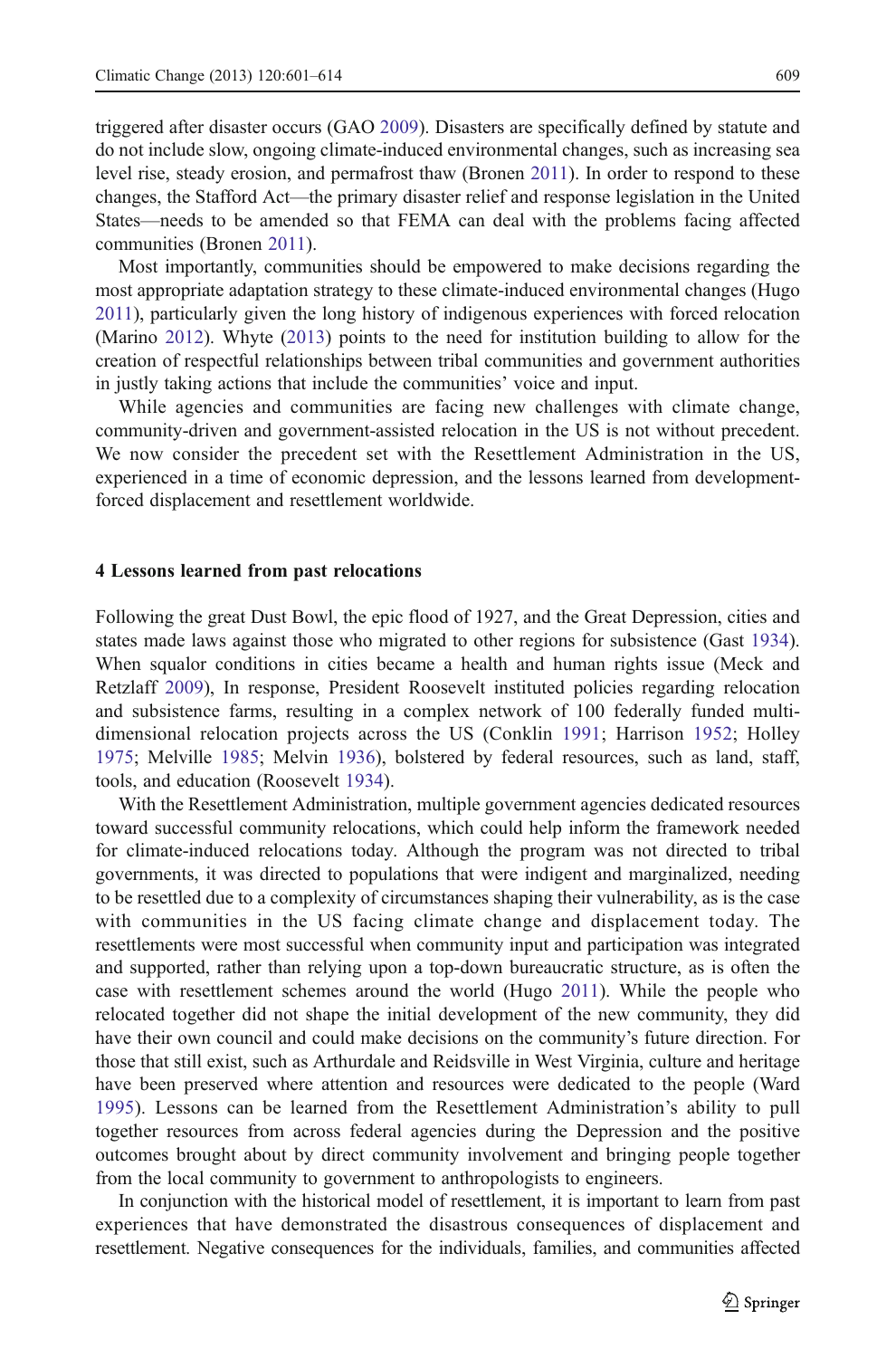by development-forced displacement and resettlement in the 20th century include community fragmentation, health risks, and loss of traditional skills (Cernea [1997](#page-11-0); Cernea and Mathur [2008](#page-11-0); De Wet [2006;](#page-11-0) Oliver-Smith [2009a](#page-13-0)). Development-forced displacement and resettlement schemes have "relevance to climate change displacement, due to destruction of the landscape and which populations are typically impacted, among other reasons" (Hugo [2011:](#page-12-0)261, 274). Climate change impacts can drastically alter the place people are attached to and these effects cannot just be economically compensated. For tribal communities, "it is more than being connected or attached to the land, we are part of the land, it is part of us and we are part of it.... the water, the air, all of it runs through our veins and souls. To be here is to live, to be elsewhere is to die to who we are" (Philippe [2008](#page-13-0)).

Patterns found in development-forced displacement and resettlement, such as "bureaucratic inconsistencies, agency contradiction, and planning and procedural rigidities…seem to be part of future scenarios for people facing displacement by sea level rise, unless significant progress in the field is achieved" (Oliver-Smith [2009b](#page-13-0):36). Relocation therefore necessitates management and planning though participatory processes and according to communities' needs and priorities, including the relocation site (Farbotko and Lazrus [2012\)](#page-11-0). Addressing responses to climate change impacts in Pacific Island communities, including migration due to rising seas, Farbotko and Lazrus ([2012](#page-11-0):388) present alternative framings for migration practices that are relevant for communities globally; "[a]s island populations table various alternative visions of future migration, it becomes apparent that equitable climate change governance requires greater openness to islander emotions, values, mobilities and spaces."

Protocols to guide community relocation should arguably be rooted in a human rights framework that asserts and protects communities' rights to self-determination, and helps prevent communities from being forced to disband or move from one at-risk location to another (Bronen [2011\)](#page-11-0).

#### 5 A human rights approach to relocation

No human rights document exists within the US or internationally that protects communities forced to relocate because of climate change (Bronen [2011;](#page-11-0) Lazrus [2012](#page-12-0)). Several international human rights documents, such as refugee law and the Guiding Principles on Internal Displacement, provide a theoretical basis for creating these principles. However, none address the complex and unique situation of people forcibly displaced because of climateinduced environmental change (Bronen [2011\)](#page-11-0).

Refugee doctrine is inapplicable because these laws are based on the fundamental principle that a person needs legal protection because they are outside their country of origin due to persecution by a government actor or an actor the government cannot control (Bronen [2011](#page-11-0)). Yet climate-induced displacement is expected to occur primarily within national borders, as demonstrated in the three case studies given above (Warner et al. [2009\)](#page-13-0). Clear exceptions are populations of low-lying coastal and island countries, such as Tuvalu, Kiribati, and the Maldives (Lazrus [2012](#page-12-0)). The Guiding Principles on Internal Displacement outline a framework of human rights protections for people who are internally displaced within their country of origin (United Nations [2004](#page-13-0)). These principles, however, are based primarily on population displacement caused by ethnic and political violence.

Guiding Principles on Climigration have been proposed (Bronen [2011](#page-11-0)). Climigration is permanent community displacement caused by gradual climate-induced biophysical changes, combined with repeated extreme weather events, which severely impact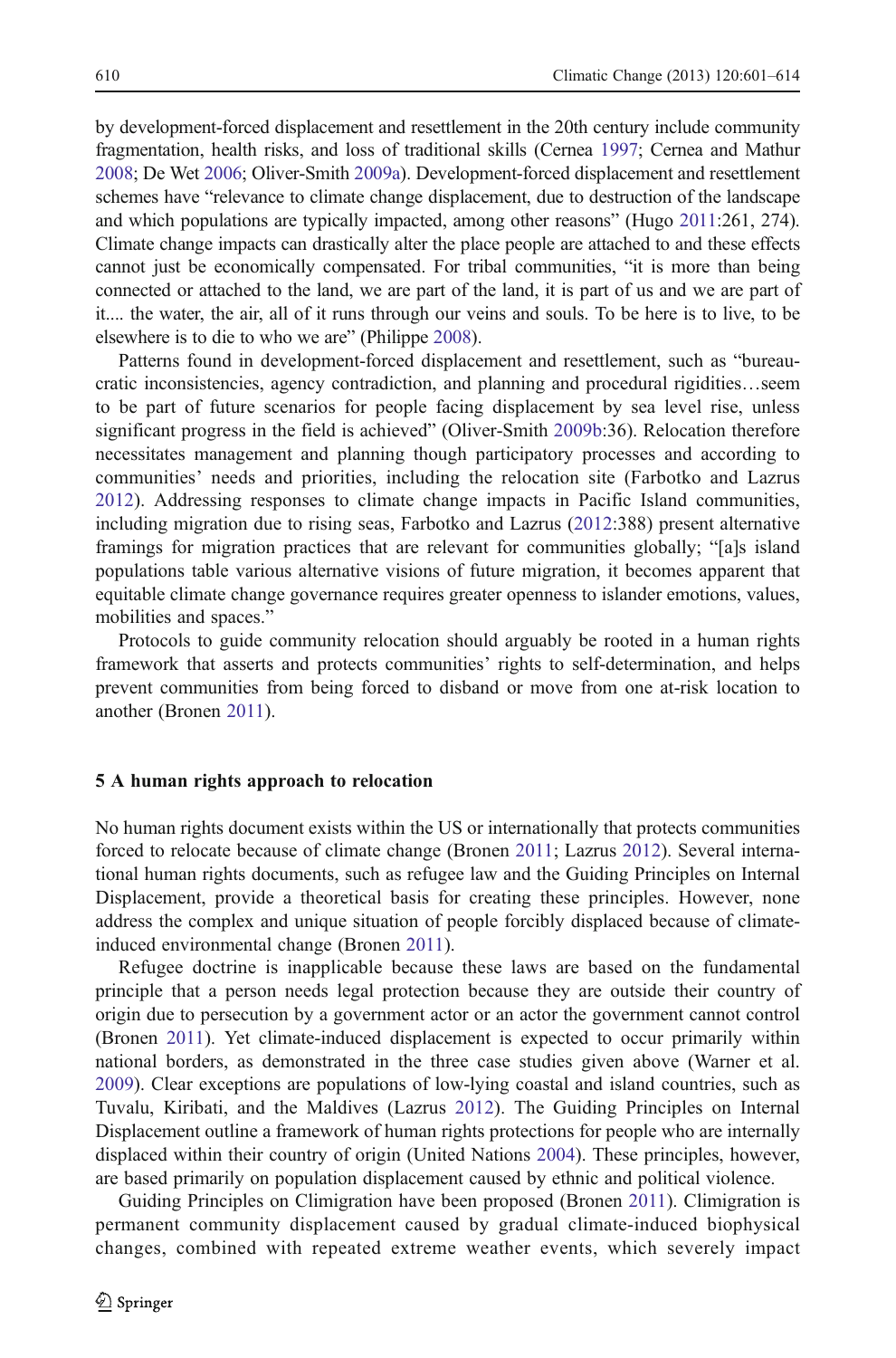infrastructure, such as health clinics and schools, and threaten the livelihoods and well-being of the people residing in the community (Bronen [2011\)](#page-11-0). Guiding Principles of Climigration will specifically protect the collective rights of peoples forced to relocate. The right to selfdetermination is the fundamental principle, which comprises the Guiding Principles of Climigration. The collective right to self-determination ensures that indigenous communities can determine their own identity, belong to "an indigenous community or nation, in accordance with the traditions and customs of the community or nation concerned" and make decisions about internal and local affairs (UN Declaration on the Rights of Indigenous Peoples [2007,](#page-13-0) articles 9, 33). Affected communities must make the decision that relocation is the only adaptation strategy that will protect them from climate-induced environmental changes and communities must be designated as a key leader in the relocation process. Relocation must be community-based and community-guided.

The Guiding Principles on Climigration will protect the social, economic and cultural human rights, defined in the UN International Covenant on Economic, Social and Cultural Rights ([1976](#page-13-0)), of individuals and communities forced to relocate because of climate change, whether internally or across national borders. These rights must be protected during displacement as well as relocation. For indigenous communities, tribal relationships are essential to cultural identity. Tribes must decide how the community will relocate to ensure that socio-cultural institutions remain intact. Subsistence rights and the customary communal rights to resources must also be affirmed (Bronen [2011](#page-11-0)).

Relocation must not diminish the living standards of the affected communities. The Guiding Principles on Climigration will affirm the right to safe and sanitary housing, potable water, education and other basic amenities. Embedding these principles in the relocation policy framework will enhance the resilience capacity of communities by addressing socioeconomic issues, such as lack of economic development and poverty, which can contribute to communities' vulnerability.

While this article deals primarily with tribes in the US, we acknowledge that communities around the world face similar challenges. As is being experienced in Alaska and along the coast of Louisiana, communities around the world are finding that there are few, if any, channels available to them to carry out risk mitigation, in-situ adaptation, and to begin the conversation about international migration. There are also significant differences between relocation within the US and in the international context, primarily questions about sovereignty (although somewhat parallel to negotiations between tribes and the US government), citizenship, and human rights that arise from crossing national borders. New formulations of nationality and nationhood are required to deal with unprecedented conditions (Burkett [2011\)](#page-11-0). In places like the Pacific Island country of Tuvalu, migration is a way of life and should be "allowed" to be an adaptation to climate change in the future, as it has been historically (Farbotko and Lazrus [2012](#page-11-0); Lazrus [2012](#page-12-0)). We need to expand understandings of migration and adaptation to include managed migration that is carried out according to cultural needs and priorities, as well as broaden shared notions of the nation state, sovereignty, and citizenship.

#### 6 Concluding statement

Climate-induced displacement is bringing new challenges that are particularly affecting tribal populations, as these three case studies illustrate. Yet while anthropogenic climate change may be a relatively new problem, many of the issues it is raising around displacement and relocation are not without precedent. That is why we have used the case studies to examine the implications for policymakers, while also drawing upon lessons learned from development-forced displacement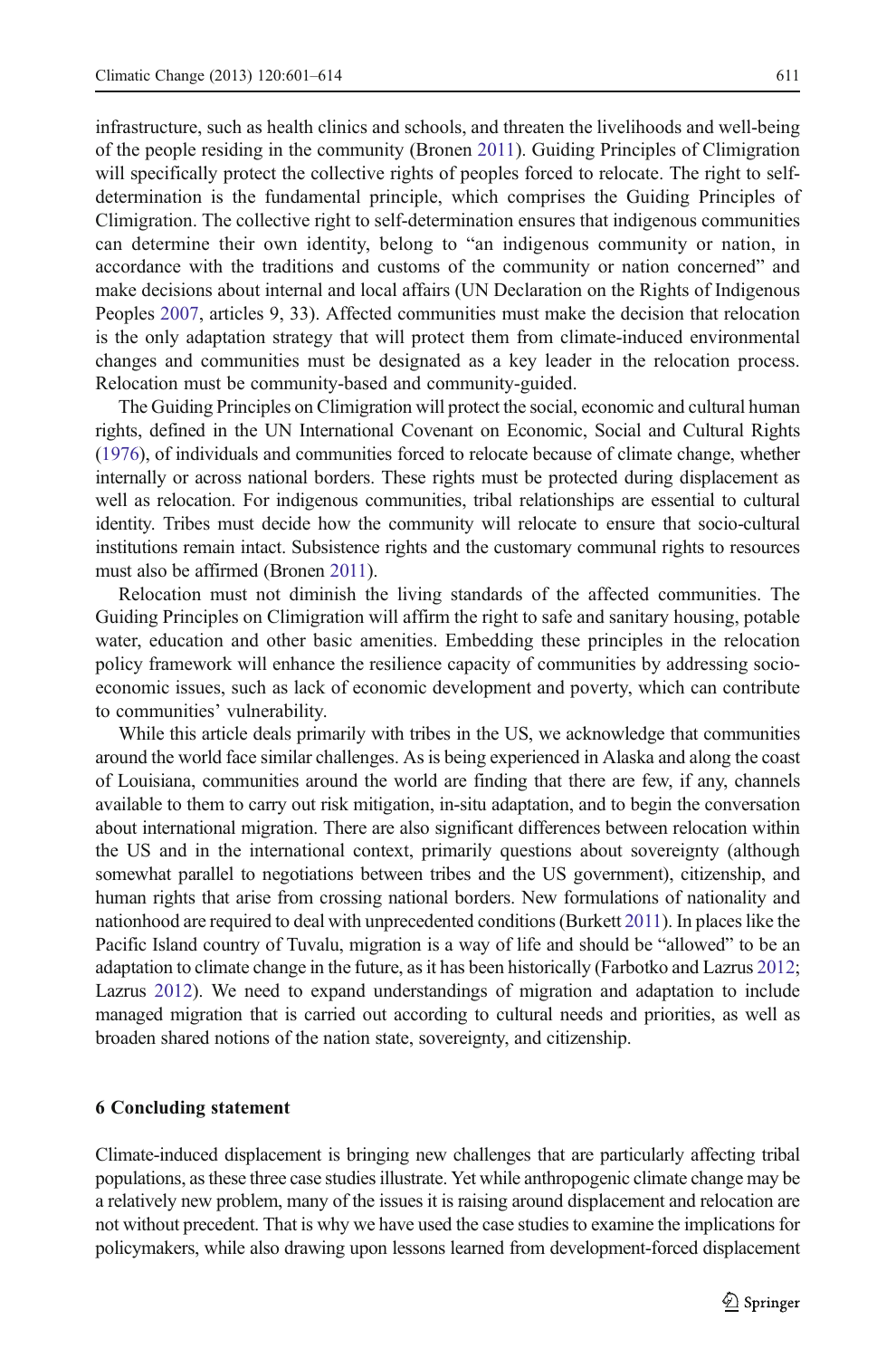<span id="page-11-0"></span>and resettlement and past US efforts toward relocation. Further, tribal communities have a long history of adapting to environmental changes that should be recognized and protected. We therefore argue these efforts should be rooted in a human rights framework that asserts and protects tribal rights to determination and preservation, which could serve as both a national and international model for future displacements. Indeed, traditional tribal methods for adaptation could be used as a basis for informing and enacting future policies as we face increasing challenges from global environmental change.

One thing that we gain from pioneering is continuing and honoring our values.

- If we rely on the western society's way of life, that's forgetting who I am.
- We need to go back to our way of life. We have to start somewhere.
- —Newtok Traditional Council Member (Agnew-Beck Consulting 2011)

### References

- Agnew-Beck Consulting, PDC Engineers and USKH Inc (2011) Relocation report: newtok to Mertarvik. Final draft issued for review by the Community of Newtok and the Newtok Planning Group
- Aker DL (1999) Removing the heart of the Choctaw people: Indian removal from a native perspective. Am Indian Cult Res J 23(3):63–76
- ASCG (2008) Village of Newtok, local hazards mitigation plan, ASCG Inc. of Alaska Bechtol Planning and Development, Newtok
- Bartrop PR (2007) Episodes from the genocide of the Native Americans: a review essay. Genocide Stud Prev 2(2):183–190
- Blaikie P et al (1994) At risk: natural hazards, people's vulnerability, and disasters. Routledge, London
- Bronen R (2011) Climate-induced community relocations: creating an adaptive governance framework based in human rights doctrine. NYU Rev Law Soc Chang 35:356–406
- Burkett M (2011) The nation ex-situ: on climate change, deterritorialized nationhood, and the post-climate era. Clim Law 2(3):345–374
- Button GV, Peterson K (2009) Participatory action research: community partnership with social and physical scientists. In: Crate SA, Nuttall M (eds) Anthropology and climate change: from encounters to actions. Left Coast Press, Walnut Creek, pp 327–340
- Callaway D, Eamer J, Edwardsen E, Jack C, Marcy S, Olrun A, Patkotak M, Rexford D, Whiting A (1999) Effects of climate change on subsistence communities in Alaska. In: Weller G, Anderson P (eds) Assessing the consequences of climate change for Alaska and the Bering Sea Region. Center for Global Change and Arctic System Research, University of Alaska Fairbanks
- Cernea MM (2000) Risks, safeguards and reconstruction: a model for population displacement and resettlement. Econ Polit Wkly 35(41):3659–3678
- Cernea MM (1997) The risks and reconstruction model for resettling displaced populations. World Dev 25(10):1569–1587
- Cernea MM, Mathur HM (2008) Can compensation prevent impoverishment? Reforming resettlement through investments and benefit-sharing. Oxford University Press, London
- Coastal Protection and Restoration Authority of Louisiana (2012) Louisiana's comprehensive master plan for a sustainable coast. Coastal Protection and Restoration Authority of Louisiana. Baton Rouge, LA
- Cochran P, Huntington OH, Pungowiyi C, Tom S, Chapin III FS, Huntington HP, Maynard NG, Trainor SF (2013) Indigenous frameworks for observing and responding to climate change in Alaska. Climatic Change. doi:[10.1007/s10584-013-0735-2](http://dx.doi.org/10.1007/s10584-013-0735-2)
- Conklin PK (1991) The new deal, 3rd edn. Wiley-Blackwell, Hoboken
- Cox S (2007) An overview of erosion, flooding, and relocation efforts in the native village of Newtok. Alaska Department of Commerce, Community and Economic Development, Alaska
- De Wet C (ed) (2006) Development-induced displacement: problems, policies and people. Berghahn Books, New York
- Farbotko C, Lazrus H (2012) The first climate refugees? Contesting global narratives of climate change in Tuvalu. Glob Environ Chang 22:382–390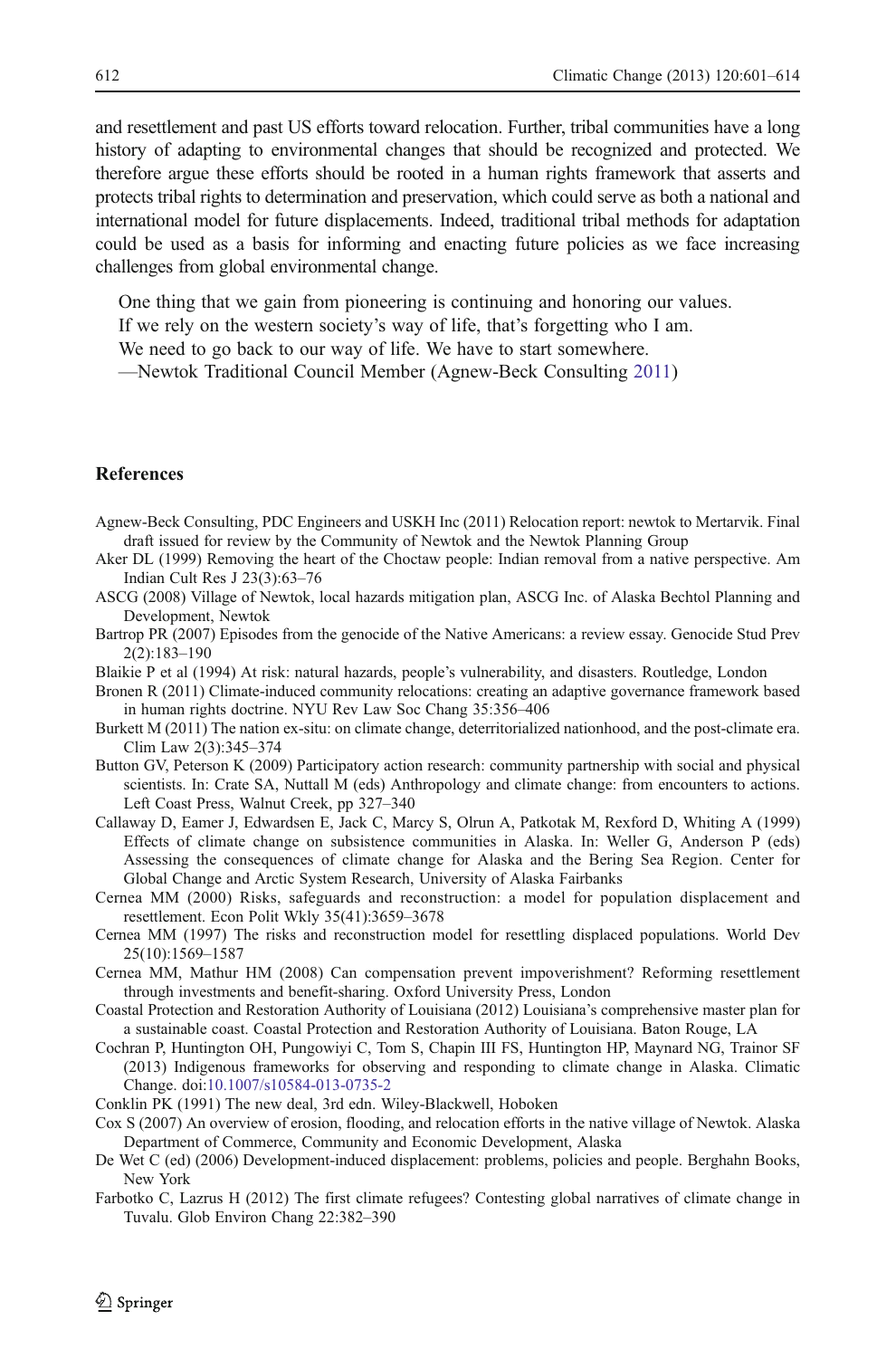<span id="page-12-0"></span>Farmer P (2003) Pathologies of power: health, human rights, and the new war on the poor. University of California Press, Berkeley

- Freudenberg WR, Gramling R, Laska S, Erikson KT (2009) Catastrophe in the making: the engineering of Katrina and the disasters of tomorrow. Island Press, Washington DC
- GAO (2003) Alaska Native villages: most are affected by flooding and erosion, but few qualify for federal assistance. Government Accountability Office Report GAO-04-142
- GAO (2009) Alaska native villages: limited progress has been made on relocating villages threatened by flooding and erosion. Government Accountability Office Report GAO-09-551
- Gast RH (1934) The subsistence homesteads program. Ann Am Acad Polit Soc Sci 175:240–243
- Harrison RW (1952) Research in land development and land settlement in the Alluvial Valley of the lower Mississippi River. J Farm Econ 34(1):1
- Hesse K (2005) Aleutian sparrow. Margaret K McElderry Books, New York
- Hilhorst D, Bankoff G (2004) Introduction: mapping vulnerability. In: Bankoff G, Franks G, Hilhorst D (eds) Mapping vulnerability: disasters, development and people. Earthscan, London, pp 1–9
- Holley D (1975) Uncle Sam's farmers: the new deal communities in the lower Mississippi Valley. University of Illinois Press, Chicago
- Houser S, Teller V, MacCracken M, Gough R, Spears P (2001) Potential consequences of climate variability and change for native peoples and homelands in climate change impacts on the United States: the potential consequences of climate variability and change. Foundation Report, prepared by the National Assessment Synthesis Team, US Global Change Research Program, Cambridge University Press, Cambridge UK, pp 351–377
- Hugo G (2011) Lessons from past forced resettlement for climate change migration. In: Piguet E, Pécoud A, De Guchteneire P (eds) Migration and climate change. Cambridge University Press, Cambridge, pp 260–288
- IPCC [Intergovernmental Panel on Climate Change] (2007) Fourth assessment report: impacts, Adaptation and Vulnerability. [www.ipcc.ch/ipccreports/assessments-reports.htm](http://www.ipcc.ch/ipccreports/assessments-reports.htm)
- Karl TR, Melillo JM, Peterson TC (eds) (2009) Global climate change impacts in the United States: a state of knowledge report from the US Global Change Research Program. University Press, Cambridge
- Katz M (2003) Staying afloat: how federal recognition as a Native American tribe will save the residents of Isle de Jean Charles, Louisiana. Loyola J Public Interest Law 4(1):1–26
- Laska S, Wooddell G, Hagelman R, Grambling R, Teets-Farris M (2005) At risk: the human, community, and infrastructure resources of Coastal Louisiana. J Coast Res 44:90–111
- Lazrus H (2012) Sea change: climate change and island communities. Ann Rev Anthropol 41:285–301
- Louisiana Workshop (2012) Stories of change: Coastal Louisiana tribal communities' experiences of a transforming environment. Input to the National Climate Assessment. Participating tribes: Grand Bayou Village, Grand Caillou/Dulac Band of the Biloxi-Chitimacha Confederation of Muskogees, Isle de Jean Charles Band of the Biloxi-ChitimachaConfederation of Muskogees, Pointe-au-Chien Indian Tribe. Maldonado JK (ed)
- Lynn K, Daigle J, Hoffman J, Lake FK, Michelle N, Ranco D, Viles C, Voggesser G, Williams P (2013) The impacts of climate change on tribal traditional foods. Climatic Change. doi:[10.1007/s10584-013-](http://dx.doi.org/10.1007/s10584-013-0736-1) [0736-1](http://dx.doi.org/10.1007/s10584-013-0736-1)
- Marino E (2012) The long history of environmental migration: assessing vulnerability construction and obstacles to successful relocation in Shishmaref, Alaska. Glob Environ Chang 22(2):374–381
- Mayo III RJ (2010) Democracy and environmental decision-making: a review and analysis of the theoretical and empirical relationships. Master's Thesis, State University of New York, College of Environmental Science and Forestry, Syracuse, New York
- McLean KG, Ramos-Castillo A, Gross T, Johnston S, Vierros M, Noa R (2009) Report of the indigenous peoples' global summit on Climate Change: 20–24 April 2009, Anchorage, Alaska. United Nations University—Traditional Knowledge Initiative, Darwin, Australia
- Meck S, Retzlaff RC (2009) Familiar ring: a retrospective on the First National Conference on City Planning (1909). Planning & Environmental Law Commentary. American Planning Association Publication, Chicago
- Melville A (1985) Farm security administration, historical section: a guide to textual records in the Library of Congress. Library of Congress, Washington DC
- Melvin BL (1936) Emergency and permanent legislation with special reference to the history of subsistence homesteads. Am Soc Rev 1(4):622–631
- Miller M (2004) Forgotten tribes: unrecognized Indians and the federal acknowledgment process. University of Nebraska Press, Lincoln

Mitchell J (2007) Erosion. [www.kivalinacity.com](http://www.kivalinacity.com)

Nakashima DJ, McLean KG, Thulstrup HD, Castillo AR, Rubis JT (2012) Weathering uncertainty: traditional knowledge for climate change assessment and adaptation. Paris, UNESCO, and Darwin, UNU